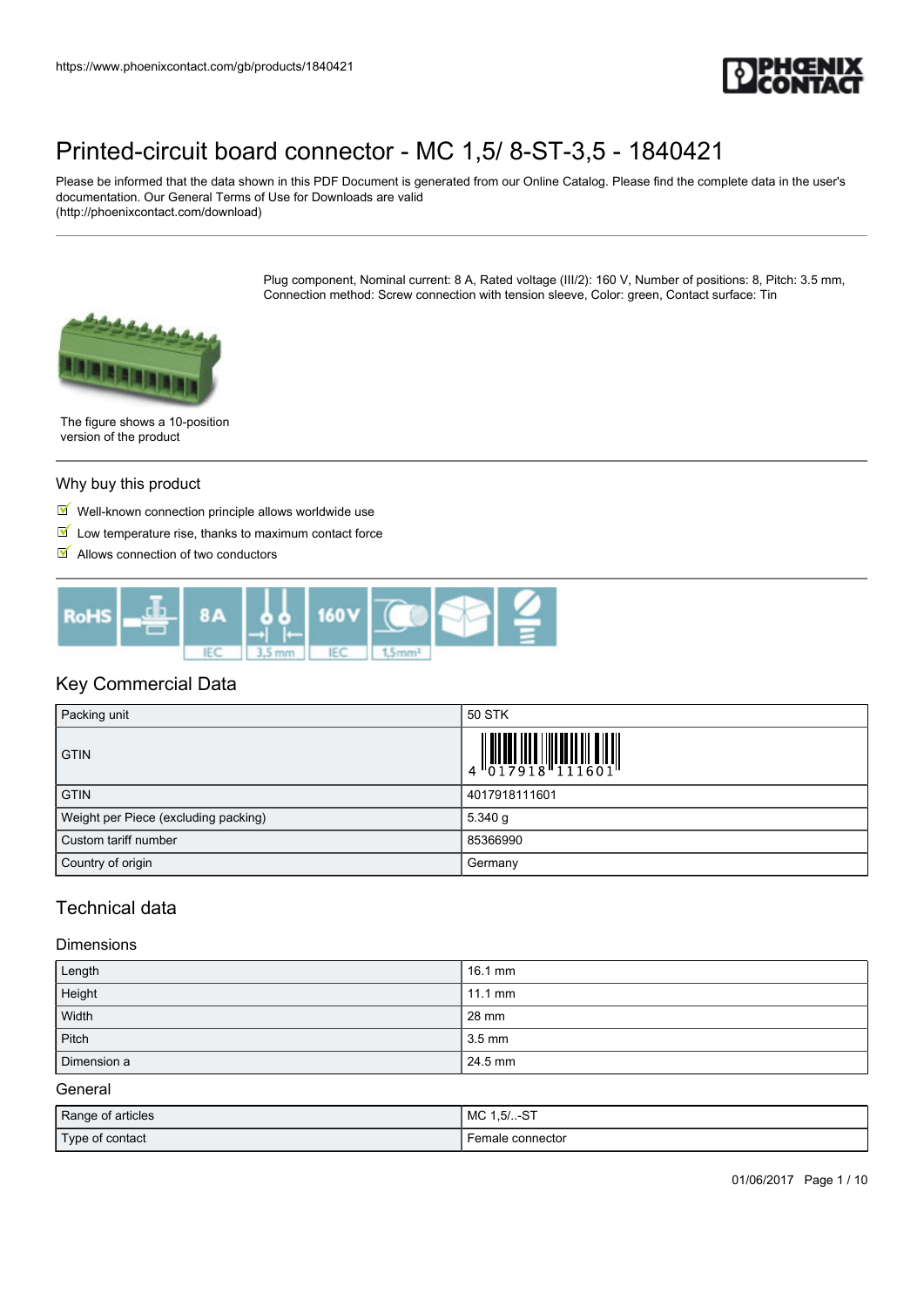

## Technical data

### General

| Number of positions                    | 8                                                      |
|----------------------------------------|--------------------------------------------------------|
| Connection method                      | Screw connection with tension sleeve                   |
| Insulating material group              |                                                        |
| Rated surge voltage (III/3)            | 2.5 kV                                                 |
| Rated surge voltage (III/2)            | 2.5 kV                                                 |
| Rated surge voltage (II/2)             | 2.5 kV                                                 |
| Rated voltage (III/3)                  | 160 V                                                  |
| Rated voltage (III/2)                  | 160 V                                                  |
| Rated voltage (II/2)                   | 320 V                                                  |
| Connection in acc. with standard       | EN-VDE                                                 |
| Nominal current $I_N$                  | 8 A                                                    |
| Nominal cross section                  | $1.5$ mm <sup>2</sup>                                  |
| Maximum load current                   | 8 A (with 1.5 mm <sup>2</sup> conductor cross section) |
| Insulating material                    | PA                                                     |
| Flammability rating according to UL 94 | V <sub>0</sub>                                         |
| Internal cylindrical gage              | A1                                                     |
| Stripping length                       | 7 mm                                                   |
| Screw thread                           | M <sub>2</sub>                                         |
| Tightening torque, min                 | 0.22 Nm                                                |
| Tightening torque max                  | 0.25 Nm                                                |

#### Connection data

| Conductor cross section solid min.                                                         | $0.14 \text{ mm}^2$    |  |
|--------------------------------------------------------------------------------------------|------------------------|--|
| Conductor cross section solid max.                                                         | $1.5$ mm <sup>2</sup>  |  |
| Conductor cross section flexible min.                                                      | $0.14 \text{ mm}^2$    |  |
| Conductor cross section flexible max.                                                      | $1.5$ mm <sup>2</sup>  |  |
| Conductor cross section flexible, with ferrule without plastic sleeve min.                 | $0.25$ mm <sup>2</sup> |  |
| Conductor cross section flexible, with ferrule without plastic sleeve max.                 | $1.5$ mm <sup>2</sup>  |  |
| Conductor cross section flexible, with ferrule with plastic sleeve min.                    | $0.25$ mm <sup>2</sup> |  |
| Conductor cross section flexible, with ferrule with plastic sleeve max.                    | $0.5$ mm <sup>2</sup>  |  |
| Conductor cross section AWG min.                                                           | 28                     |  |
| Conductor cross section AWG max.                                                           | 16                     |  |
| 2 conductors with same cross section, solid min.                                           | $0.08$ mm <sup>2</sup> |  |
| 2 conductors with same cross section, solid max.                                           | $0.5$ mm <sup>2</sup>  |  |
| 2 conductors with same cross section, stranded min.                                        | $0.08$ mm <sup>2</sup> |  |
| 2 conductors with same cross section, stranded max.                                        | $0.75$ mm <sup>2</sup> |  |
| 2 conductors with same cross section, stranded, ferrules without plastic<br>sleeve, min.   | $0.25$ mm <sup>2</sup> |  |
| 2 conductors with same cross section, stranded, ferrules without plastic<br>sleeve, max.   | $0.34$ mm <sup>2</sup> |  |
| 2 conductors with same cross section, stranded, TWIN ferrules with<br>plastic sleeve, min. | $0.5$ mm <sup>2</sup>  |  |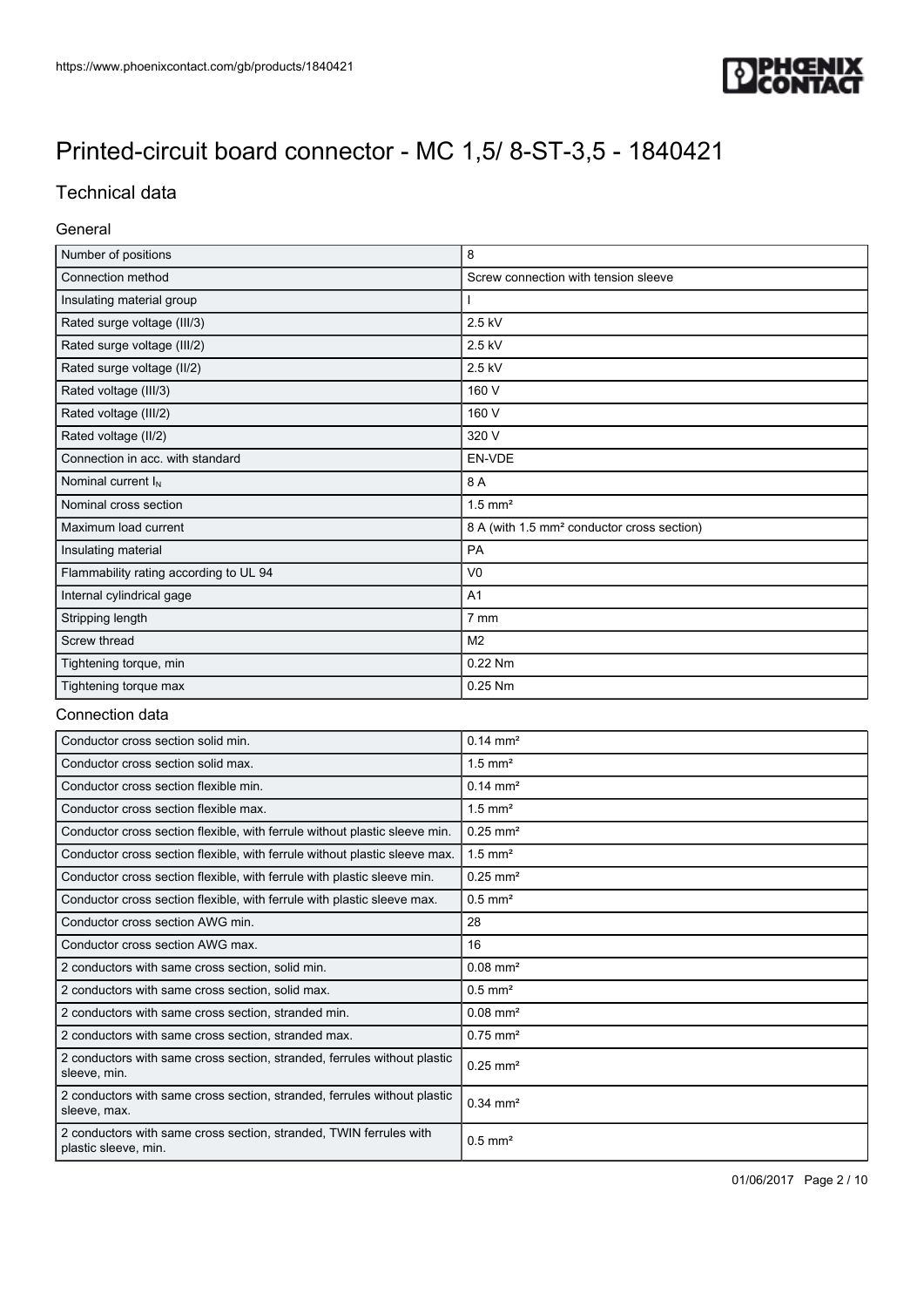

## Technical data

#### Connection data

| https://www.phoenixcontact.com/gb/products/1840421                                                                                                                                                                                                                                                                                                                                                                                                                   |                                                                                                                                                                                                                                                                    |
|----------------------------------------------------------------------------------------------------------------------------------------------------------------------------------------------------------------------------------------------------------------------------------------------------------------------------------------------------------------------------------------------------------------------------------------------------------------------|--------------------------------------------------------------------------------------------------------------------------------------------------------------------------------------------------------------------------------------------------------------------|
| Printed-circuit board connector - MC 1,5/8-ST-3,5 - 1840421                                                                                                                                                                                                                                                                                                                                                                                                          |                                                                                                                                                                                                                                                                    |
| <b>Technical data</b>                                                                                                                                                                                                                                                                                                                                                                                                                                                |                                                                                                                                                                                                                                                                    |
| Connection data<br>2 conductors with same cross section, stranded, TWIN ferrules with<br>plastic sleeve, max.                                                                                                                                                                                                                                                                                                                                                        | $0.5$ mm <sup>2</sup>                                                                                                                                                                                                                                              |
| Minimum AWG according to UL/CUL<br>Maximum AWG according to UL/CUL                                                                                                                                                                                                                                                                                                                                                                                                   | 30<br>14                                                                                                                                                                                                                                                           |
| <b>Standards and Regulations</b><br>Connection in acc. with standard                                                                                                                                                                                                                                                                                                                                                                                                 | EN-VDE                                                                                                                                                                                                                                                             |
|                                                                                                                                                                                                                                                                                                                                                                                                                                                                      | <b>CSA</b>                                                                                                                                                                                                                                                         |
| Flammability rating according to UL 94<br><b>Environmental Product Compliance</b>                                                                                                                                                                                                                                                                                                                                                                                    | V <sub>0</sub>                                                                                                                                                                                                                                                     |
| China RoHS                                                                                                                                                                                                                                                                                                                                                                                                                                                           | Environmentally Friendly Use Period = 50                                                                                                                                                                                                                           |
|                                                                                                                                                                                                                                                                                                                                                                                                                                                                      | For details about hazardous substances go to tab "Downloads",<br>Category "Manufacturer's declaration"                                                                                                                                                             |
| Drawings                                                                                                                                                                                                                                                                                                                                                                                                                                                             |                                                                                                                                                                                                                                                                    |
|                                                                                                                                                                                                                                                                                                                                                                                                                                                                      | Diagram                                                                                                                                                                                                                                                            |
| Diagram                                                                                                                                                                                                                                                                                                                                                                                                                                                              |                                                                                                                                                                                                                                                                    |
| 16 <sub>F</sub><br>Current strength [A]<br>14<br>12<br>10<br>8<br>2<br>❸<br>6 <sup>2</sup><br>$Q=2-pos.$<br>$\overline{0}$ =5-pos.<br>$\overline{0}$ =12-pos.<br>-0<br>$4+$<br>2 <sup>1</sup><br>$0\overline{\hspace{1cm}0\hspace{1cm}10\hspace{1cm}20\hspace{1cm}30\hspace{1cm}40\hspace{1cm}50}}$<br>60 70 80 90 100 110<br>Ambient temperature [°C]                                                                                                               | 16<br>Current strength [A]<br>14<br>12<br>$\bullet$<br>10<br>8<br>$\bullet$<br>6<br>$\bullet = 2$ -pos.<br>$\bullet = 5$ -pos.<br>$\bullet = 12$ -pos.<br>6<br>4<br>2 <br>$0\frac{L}{0}$<br>20<br>40<br>60<br>80<br>100<br>Ambient temperature [°C]                |
|                                                                                                                                                                                                                                                                                                                                                                                                                                                                      | Type: MC 1,5/-ST(F)-3,5 with MCV 1,5/-G(F)-3,5 P THR                                                                                                                                                                                                               |
| Diagram<br>$\begin{array}{c} \n\sqrt{2} \\ \hline\n\end{array}$ 16<br>$\begin{array}{c} 16 \\ \hline\n14 \\ \hline\n12 \\ \hline\n10 \\ 8 \\ 6 \\ 6 \\ 4\n\end{array}$<br>0<br>$\boldsymbol{c}$<br>$\bullet = 2$ -pos.<br>$\bullet = 5$ -pos.<br>$\bullet = 12$ -pos.<br>$\bullet = 20$ -pos.<br>❸<br>$\overline{4}$<br>Ø<br>$\overline{\mathbf{2}}$<br>$\begin{smallmatrix}0&&\&0\end{smallmatrix}$<br>$\overline{40}$<br>80<br>$\frac{1}{100}$<br>${\bf 20}$<br>60 | Diagram<br>16<br>Current strength [A]<br>$14$<br>12<br>$\bullet$<br>10<br>8<br>2<br>6<br>$\bullet$ = 2-pos.<br>$\bullet$ = 5-pos.<br>$\bullet$<br>4<br>$\overline{\mathbf{2}}$<br>$\bullet$ = 12-pos.<br>$0\frac{L}{0}$<br>20<br>40<br>80<br>$\frac{1}{100}$<br>60 |
| Type: MC 1,5/-ST-3,5 with MCV 1,5/-G-3,5<br>Ambient temperature [°C]<br>Type: MC 1,5/-ST-3,5 with MC 1,5/-G-3,5                                                                                                                                                                                                                                                                                                                                                      | Ambient temperature [°C]<br>Type: MC 1,5/-ST(F)-3,5 with MC 1,5/-G(F)-3,5 P THR                                                                                                                                                                                    |
|                                                                                                                                                                                                                                                                                                                                                                                                                                                                      |                                                                                                                                                                                                                                                                    |
|                                                                                                                                                                                                                                                                                                                                                                                                                                                                      | 01/06/2017 Page 3 / 10                                                                                                                                                                                                                                             |

## For details about hazardous substances go to tab "Downloads", Category "Manufacturer's declaration"

### Drawings





Type: MC 1,5/...-ST-3,5 with MC 1,5/...-G-3,5





Type: MC 1,5/...-ST(F)-3,5 with MC 1,5/...-G(F)-3,5 P.. THR

Diagram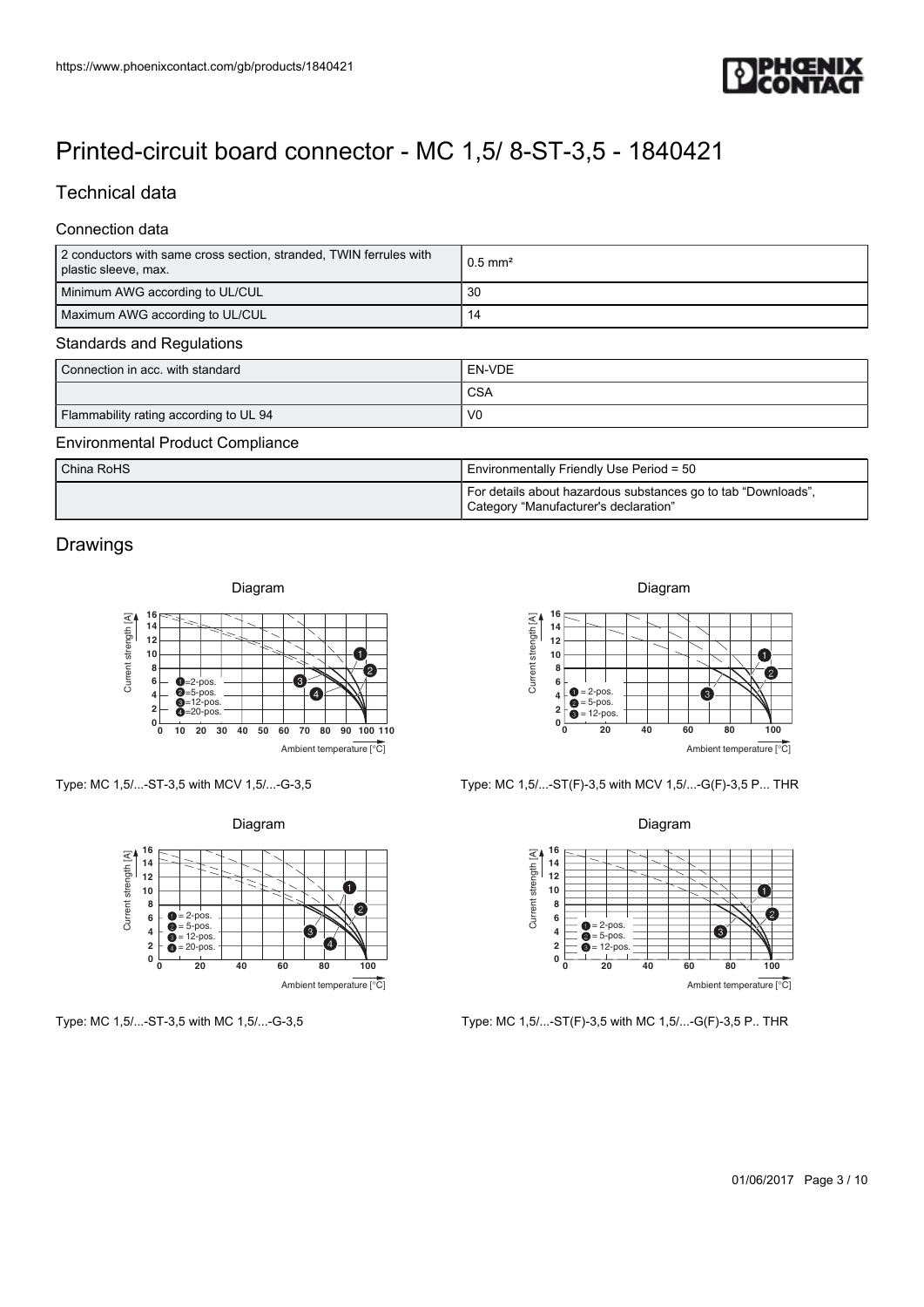

### Dimensional drawing



## **Classifications**

### eCl@ss

| eCl@ss 4.0 | 272607xx |
|------------|----------|
| eCl@ss 4.1 | 27260701 |
| eCl@ss 5.0 | 27260701 |
| eCl@ss 5.1 | 27260701 |
| eCl@ss 6.0 | 27260704 |
| eCl@ss 7.0 | 27440402 |
| eCl@ss 8.0 | 27440309 |
| eCl@ss 9.0 | 27440309 |

#### ETIM

| <b>ETIM 3.0</b> | EC001121 |
|-----------------|----------|
| <b>ETIM 4.0</b> | EC002638 |
| <b>ETIM 5.0</b> | EC002638 |
| ETIM 6.0        | EC002638 |

#### UNSPSC

| <b>UNSPSC 6.01</b>   | 30211810 |
|----------------------|----------|
| <b>UNSPSC 7.0901</b> | 39121409 |
| UNSPSC 11            | 39121409 |
| <b>UNSPSC 12.01</b>  | 39121409 |
| UNSPSC 13.2          | 39121409 |

## Approvals

#### Approvals

#### Approvals

CSA / VDE Gutachten mit Fertigungsüberwachung / IECEE CB Scheme / CCA / cULus Recognized / EAC

Ex Approvals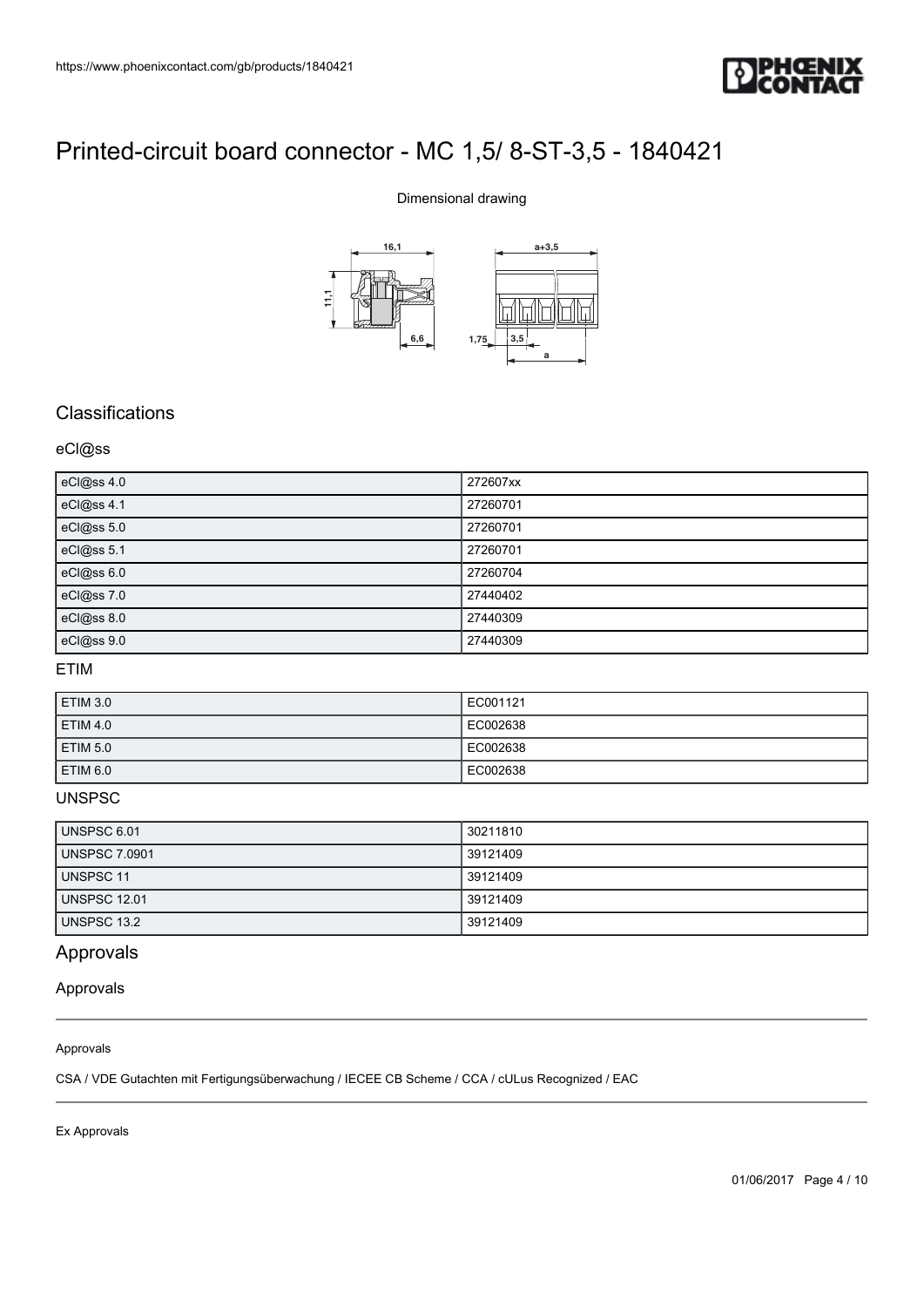

### Approvals

- I

Approval details

| <b>CSA</b>                 | http://www.csagroup.org/services/testing-<br>and-certification/certified-product-listing/ | 13631 |
|----------------------------|-------------------------------------------------------------------------------------------|-------|
|                            | B                                                                                         |       |
| mm <sup>2</sup> /AWG/kcmil | 28-16                                                                                     | 28-16 |
| Nominal current IN         | 8 A                                                                                       | 8 A   |
| Nominal voltage UN         | 300 V                                                                                     | 300 V |
|                            |                                                                                           |       |

| VDE Gutachten mit<br>Fertigungsüberwachung | <b>VDE</b> | http://www.vde.com/en/Institute/OnlineService/<br>VDE-approved-products/Pages/Online-Search.aspx |             | 40011723 |
|--------------------------------------------|------------|--------------------------------------------------------------------------------------------------|-------------|----------|
|                                            |            |                                                                                                  |             |          |
| mm <sup>2</sup> /AWG/kcmil                 |            |                                                                                                  | $0.2 - 1.5$ |          |
| Nominal current IN                         |            |                                                                                                  | 8 A         |          |
| Nominal voltage UN                         |            |                                                                                                  | 160 V       |          |

| <b>IECEE CB Scheme</b><br>scheme | http://www.iecee.org/<br>DE1-56063-B1B2 |
|----------------------------------|-----------------------------------------|
|                                  |                                         |
| mm <sup>2</sup> /AWG/kcmil       | $0.2 - 1.5$                             |
| Nominal current IN               | 8 A                                     |
| Nominal voltage UN               | 160 V                                   |

| <b>CCA</b>                 | CCA/ DE1 34219 |
|----------------------------|----------------|
|                            |                |
| mm <sup>2</sup> /AWG/kcmil | $0.2 - 1.5$    |
| I Nominal current IN       | 8 A            |
| Nominal voltage UN         | 160 V          |



cULus Recognized <http://database.ul.com/cgi-bin/XYV/template/LISEXT/1FRAME/index.htm> E60425-20110128

|                            | Ð       | ┗       |
|----------------------------|---------|---------|
| mm <sup>2</sup> /AWG/kcmil | $30-14$ | ' 30-14 |
| Nominal current IN         | 8 A     | 8 A     |
| Nominal voltage UN         | 300 V   | 300 V   |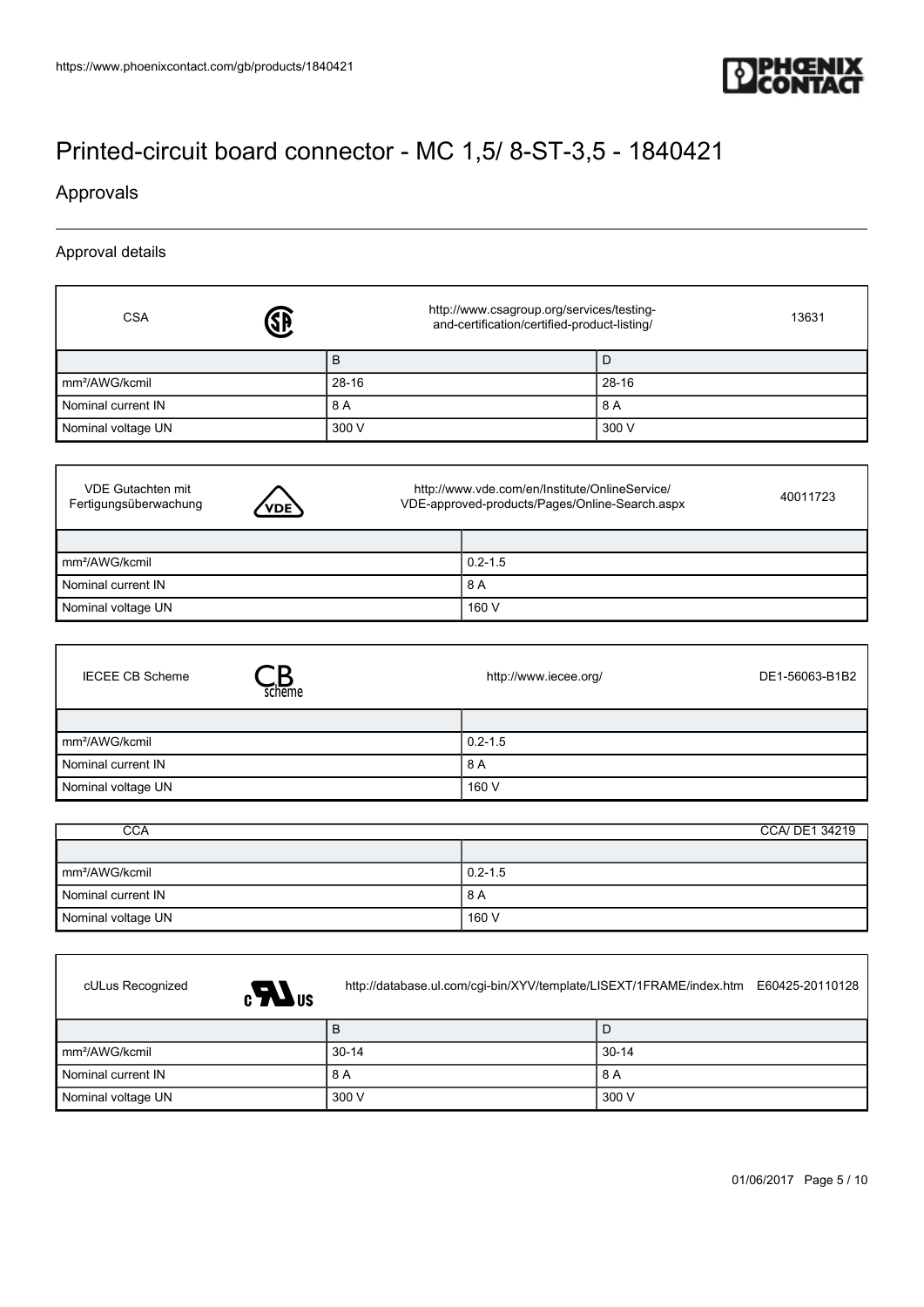

### Approvals



01/06/2017 Page 6 / 10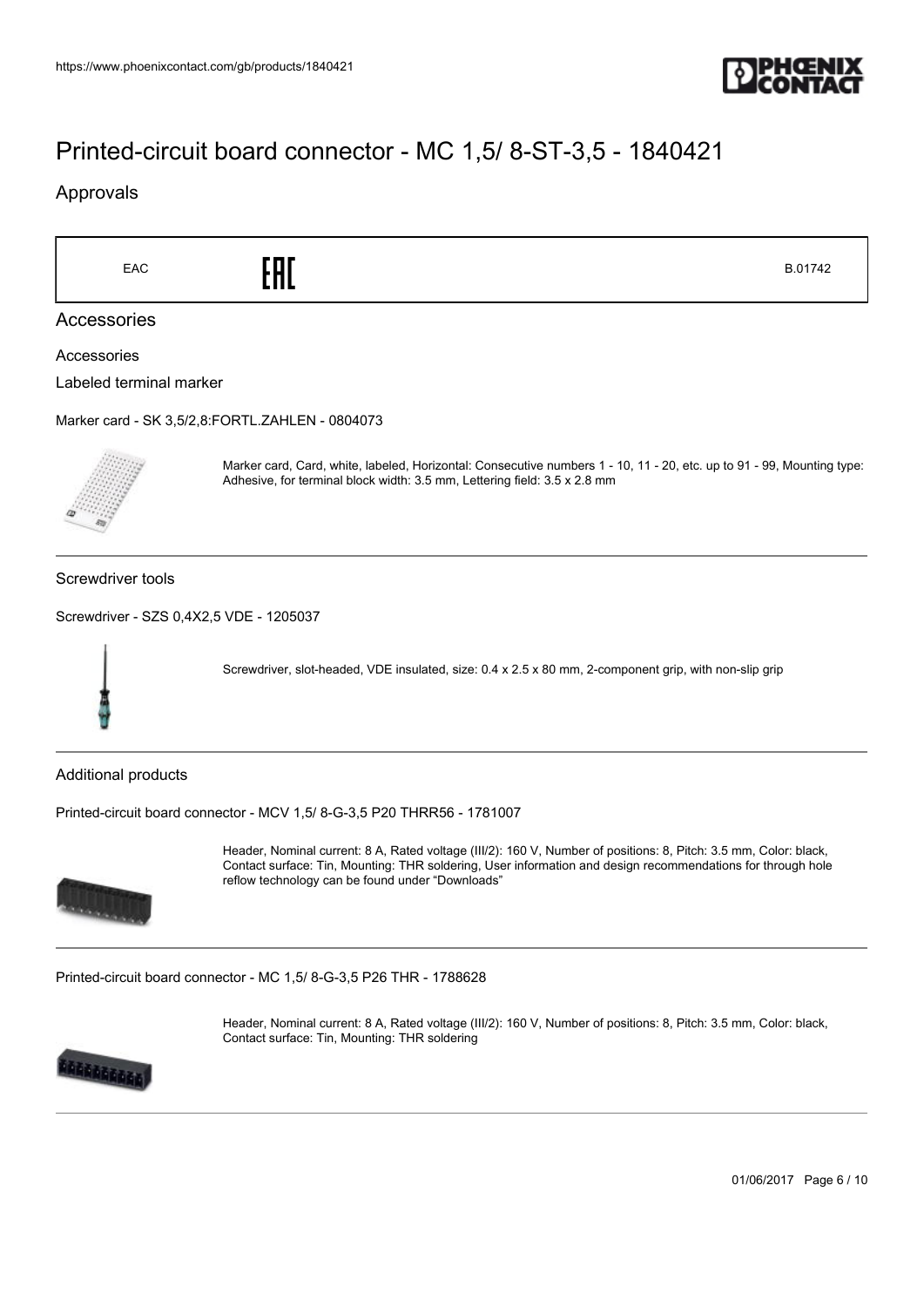

### Accessories

[Printed-circuit board connector - MC 1,5/ 8-G-3,5 P26 THRR56 - 1788631](https://www.phoenixcontact.com/gb/products/1788631)



Header, Nominal current: 8 A, Rated voltage (III/2): 160 V, Number of positions: 8, Pitch: 3.5 mm, Color: black, Contact surface: Tin, Mounting: THR soldering

Header, Nominal current: 8 A, Rated voltage (III/2): 160 V, Number of positions: 8, Pitch: 3.5 mm, Color: black,

[Printed-circuit board connector - MC 1,5/ 8-G-3,5 P20 THRR56 - 1788851](https://www.phoenixcontact.com/gb/products/1788851)



[Printed-circuit board connector - MC 1,5/ 8-G-3,5 P14 THR - 1789067](https://www.phoenixcontact.com/gb/products/1789067)

Contact surface: Tin, Mounting: THR soldering



Header, Nominal current: 8 A, Rated voltage (III/2): 160 V, Number of positions: 8, Pitch: 3.5 mm, Color: black, Contact surface: Tin, Mounting: THR soldering

[Printed-circuit board connector - MC 1,5/ 8-G-3,5 P14 THRR56 - 1789070](https://www.phoenixcontact.com/gb/products/1789070)



Header, Nominal current: 8 A, Rated voltage (III/2): 160 V, Number of positions: 8, Pitch: 3.5 mm, Color: black, Contact surface: Tin, Mounting: THR soldering

[Base strip - MCV 1,5/ 8-G-3,5 - 1843664](https://www.phoenixcontact.com/gb/products/1843664)



Header, Nominal current: 8 A, Rated voltage (III/2): 160 V, Number of positions: 8, Pitch: 3.5 mm, Color: green, Contact surface: Tin, Mounting: Wave soldering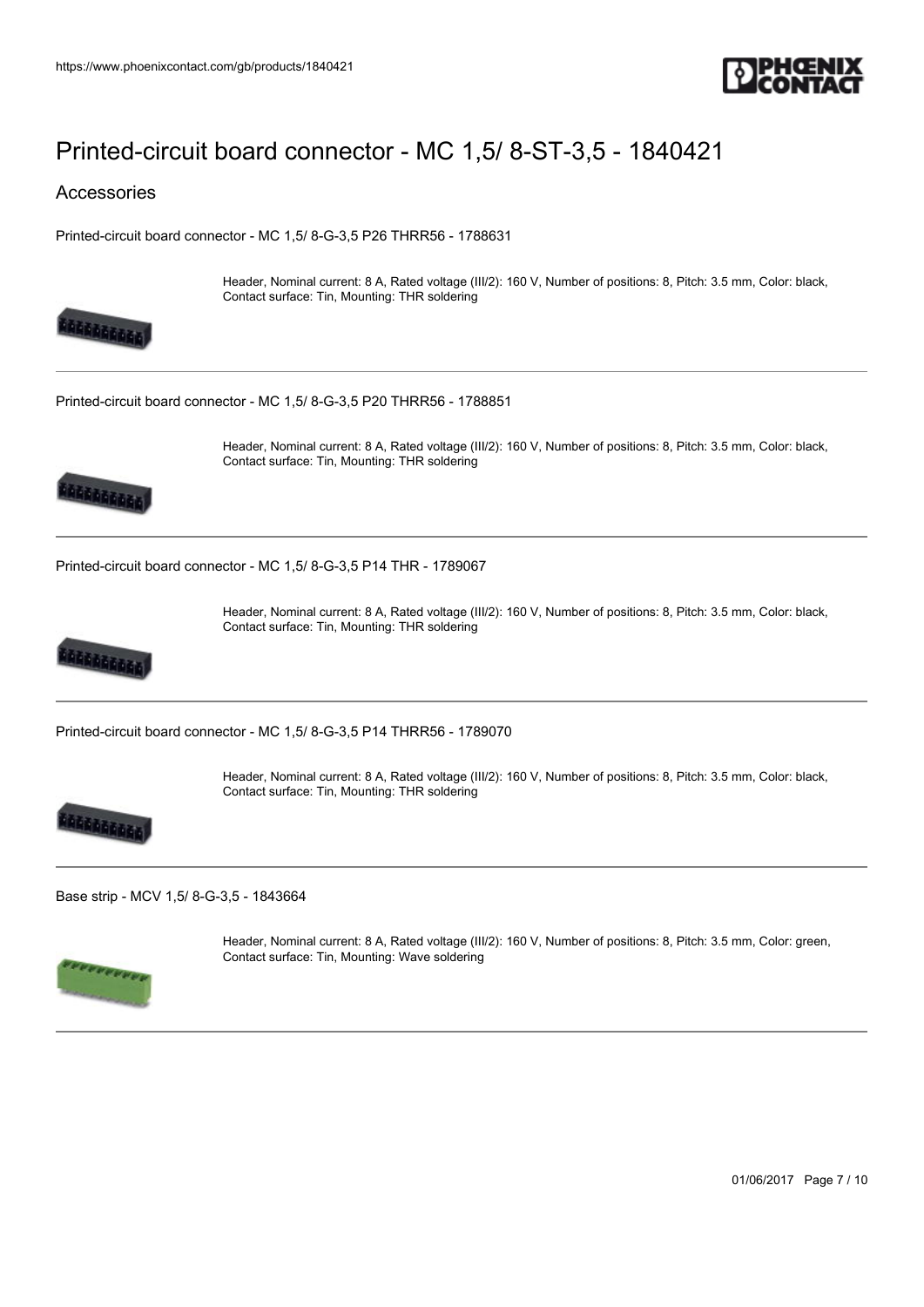

### Accessories

[Base strip - MC 1,5/ 8-G-3,5 - 1844278](https://www.phoenixcontact.com/gb/products/1844278)



Header, Nominal current: 8 A, Rated voltage (III/2): 160 V, Number of positions: 8, Pitch: 3.5 mm, Color: green, Contact surface: Tin, Mounting: Wave soldering

[Base strip - EMC 1,5/ 8-G-3,5 - 1897157](https://www.phoenixcontact.com/gb/products/1897157)



Header, Nominal current: 8 A, Rated voltage (III/2): 160 V, Number of positions: 8, Pitch: 3.5 mm, Color: green, Contact surface: Tin, Mounting: Press-in technology

[Base strip - EMCV 1,5/ 8-G-3,5 - 1911075](https://www.phoenixcontact.com/gb/products/1911075)



Header, Nominal current: 8 A, Rated voltage (III/2): 160 V, Number of positions: 8, Pitch: 3.5 mm, Color: green, Contact surface: Tin, Mounting: Press-in technology

[Base strip - MC 1,5/ 8-G-3,5 THT - 1937554](https://www.phoenixcontact.com/gb/products/1937554)



Header, Nominal current: 8 A, Rated voltage (III/2): 160 V, Number of positions: 8, Pitch: 3.5 mm, Color: black, Contact surface: Tin, Mounting: THR soldering, User information and design recommendations for through hole reflow technology can be found under "Downloads"

[Base strip - MCV 1,5/ 8-G-3,5 THT - 1937664](https://www.phoenixcontact.com/gb/products/1937664)



Header, Nominal current: 8 A, Rated voltage (III/2): 160 V, Number of positions: 8, Pitch: 3.5 mm, Color: black, Contact surface: Tin, Mounting: THR soldering, User information and design recommendations for through hole reflow technology can be found under "Downloads"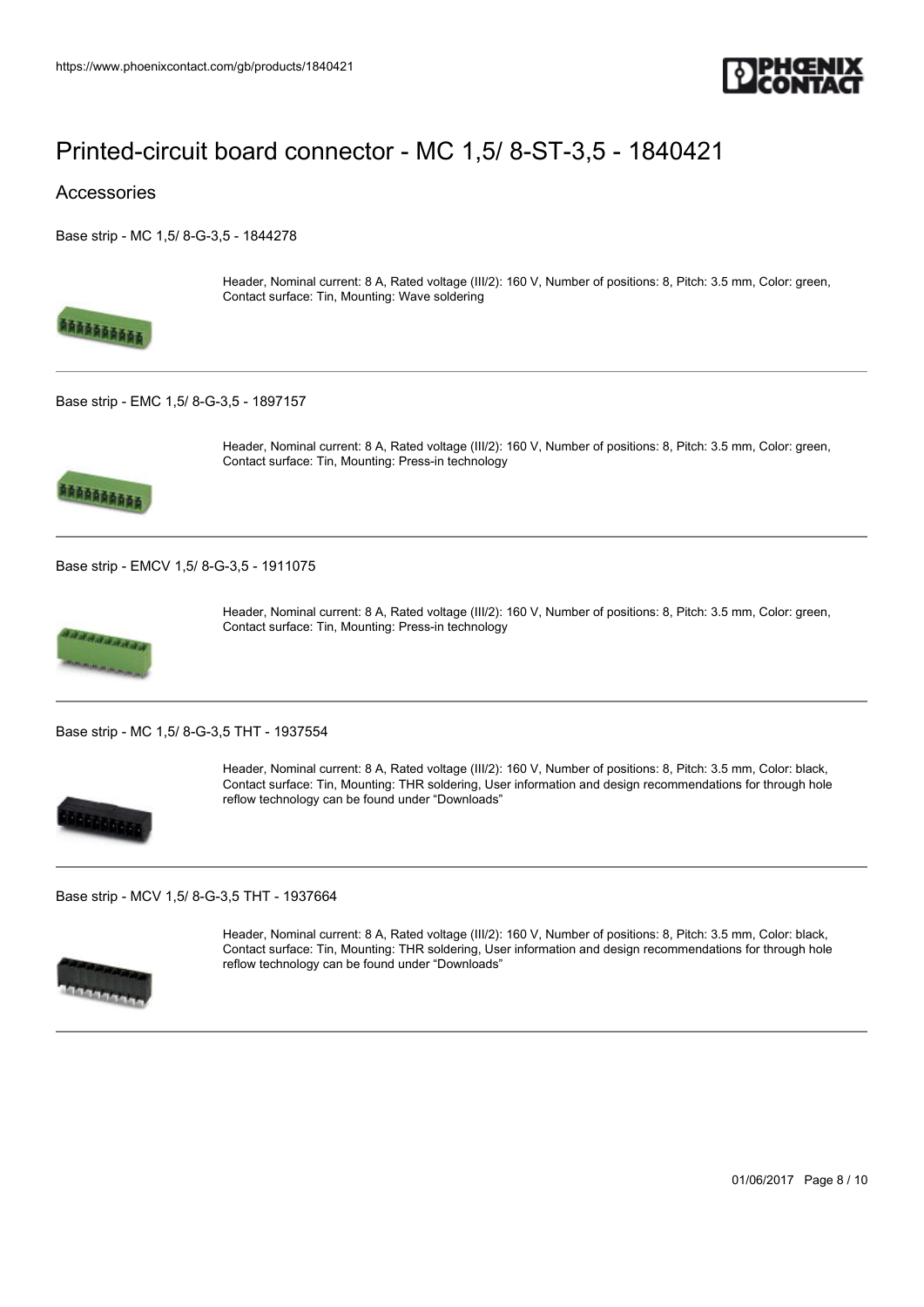

### Accessories

[Base strip - MCV 1,5/ 8-G-3,5 THT-R56 - 1951048](https://www.phoenixcontact.com/gb/products/1951048)



Header, Nominal current: 8 A, Rated voltage (III/2): 160 V, Number of positions: 8, Pitch: 3.5 mm, Color: black, Contact surface: Tin, Mounting: THR soldering, User information and design recommendations for through hole reflow technology can be found under "Downloads"

#### [Base strip - MCDNV 1,5/ 8-G1-3,5 P26THR - 1952843](https://www.phoenixcontact.com/gb/products/1952843)



Header, Nominal current: 8 A, Rated voltage (III/2): 160 V, Number of positions: 8, Pitch: 3.5 mm, Color: black, Contact surface: Tin, Mounting: THR soldering, The pin length is 26 mm. User information and design recommendations on Through Hole Reflow Technology can be found at: http: "Downloads".

#### [Base strip - MCDNV 1,5/ 8-G1-3,5 P14THR - 1953062](https://www.phoenixcontact.com/gb/products/1953062)



Header, Nominal current: 8 A, Rated voltage (III/2): 160 V, Number of positions: 8, Pitch: 3.5 mm, Color: black, Contact surface: Tin, Mounting: THR soldering, The pin length is 1.4 mm. User information and design recommendations on Through Hole Reflow Technology can be found at: Downloads".

#### [Base strip - MCDN 1,5/ 8-G1-3,5 P26THR - 1953774](https://www.phoenixcontact.com/gb/products/1953774)



Header, Nominal current: 8 A, Rated voltage (III/2): 160 V, Number of positions: 8, Pitch: 3.5 mm, Color: black, Contact surface: Tin, Mounting: THR soldering, The pin length is 2.6 mm. User information and design recommendations on Through Hole Reflow Technology can be found at: "Downloads"

#### [Base strip - MCDN 1,5/ 8-G1-3,5 P14THR - 1953978](https://www.phoenixcontact.com/gb/products/1953978)



Header, Nominal current: 8 A, Rated voltage (III/2): 160 V, Number of positions: 8, Pitch: 3.5 mm, Color: black, Contact surface: Tin, Mounting: THR soldering, The pin length is 1.4 mm. User information and design recommendations on Through Hole Reflow Technology can be found at: Downloads".